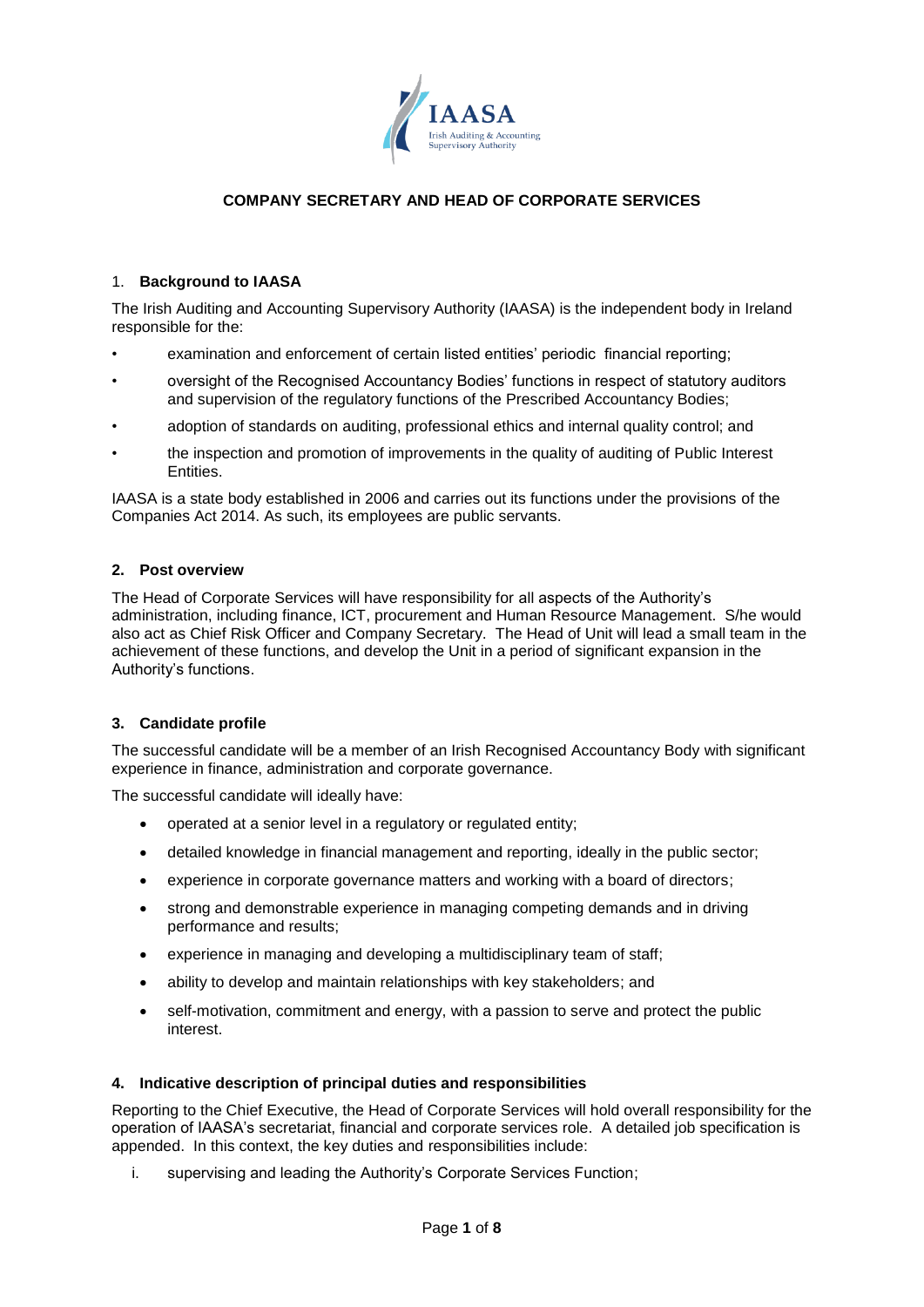

- ii. controlling and managing the Authority's Finance Function;
- iii. providing effective ICT and facilities support services;
- iv. managing the Authority's Human Resource Management Function;
- v. acting as Company Secretary to the Authority;
- vi. carrying out the functions of Chief Risk Officer; and
- vii. undertaking such other duties and responsibilities as may be reasonably and properly delegated by the Chief Executive.

# **5. Salary**

This is a permanent position and the salary on commencement for *new entrants<sup>1</sup>* to the public service is €95,661, rising annually following each year's satisfactory performance on the following scale:

€95,661; €99,490; €103,337; €107,177; €110,452(Max); €113,901\*; €117,352\*\*.

\* Long service increment 1: payable after three years' satisfactory service on the maximum \*\* Long service increment 2: payable after six years' satisfactory service on the maximum

Increments (other than long service increments), subject to satisfactory performance, may be awarded annually.

Alternative arrangements may apply to serving public servants. The rate of total remuneration may be adjusted from time to time in accordance with government pay policy as applying to public servants generally.

## **6. Other terms of employment**

6.1. *Working Hours:* Your responsibilities with the Authority will be such that you will devote all of your working time and attention to the affairs of the Authority. Consistent with existing IAASA staff members, your normal working week is a 39 hour week, typically worked during IAASA's normal working hours of 9:00 to 17:30. This represents IAASA's previous 36.25 hour net working week, plus an additional 2.75 hours per week agreed under the 'Lansdowne Road Agreement'. The working hours may be revised from time to time in accordance with Government policy as applying to public servants generally.

Notwithstanding the foregoing, you will be expected to be reasonably available to travel and work outside normal hours and to conform to such hours of work as may, from time to time, reasonably be required. The rate of remuneration payable covers any extra attendance liability that may arise from time to time.

- 6.2. *Rest Periods:* The terms of the Organisation of Working Time Act, 1997 will apply to this appointment.
- 6.3. *Tenure:* This is a wholetime permanent position.
- 6.4. *Location:* The role is based in Naas. Travel and subsistence allowances are paid in accordance with rates applicable to civil servants.
- 6.5. *Annual Leave:* The annual leave allowance is as applicable to a civil service Principal Officer (Higher), currently 30 days. This is in addition to statutory public holidays and Good Friday.

<sup>1</sup> <sup>1</sup> Persons who have not, on the date of appointment, been employed in the public service on a continuous basis since 1 January 2011.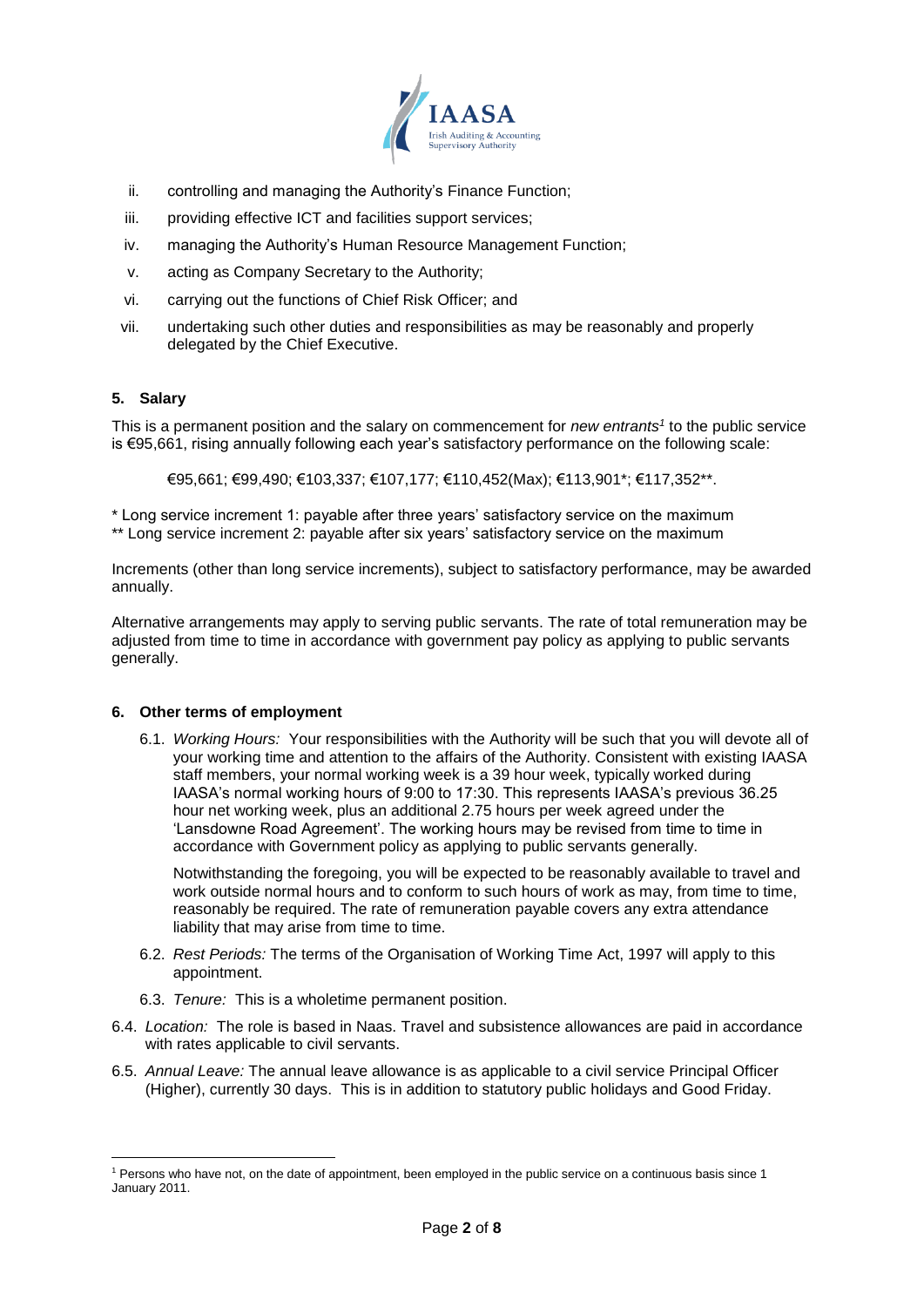

- 6.6. *Sick Leave:* Pay during sick absence will apply in accordance with the provisions of the Public Service Sick Leave Regulations.
- 6.7. *PRSI:* Officers who pay Class A rate of PRSI will be required to sign a mandate authorising the Department of Employment Affairs and Social Protection to pay any benefits due under the Social Welfare Acts directly to the Authority. Payment during illness will be subject to the officer making the necessary claims for social insurance benefit to the Department of Employment Affairs and Social Protection within the required time limits.
- 6.8. *Superannuation:* The successful candidate will be a member of the Single Public Service Pension Scheme unless s/he was a public servant in the 26 weeks prior to being offered the contract. Scheme membership, contributions and benefits are in accordance with terms set down by the Minister for Public Expenditure & Reform, and are dependent on personal circumstances on recruitment.
	- 6.9. *Additional Superannuation Contribution:* This appointment is subject to the Additional Superannuation Contributions in accordance with Part 4 of the Public Service Pay and Pensions Act 2017.
- 6.10. *Professional subscriptions and Continuing Professional Development ('CPD'):* IAASA reimburses the annual membership subscription to the incumbent's legal professional body, and all mandatory CPD. IAASA also supports participation in relevant training and professional development courses related to an employee's business activities including, but not limited to mandatory CPD activities.

## **7. Application procedure**

Persons interested in this role should send a curriculum vitae together with a brief covering letter setting out how they meet the above requirements, to [recruitment@iaasa.ie,](mailto:recruitment@iaasa.ie) marked for the attention of the Chief Executive.

The deadline for the receipt of applications is **5:00pm on 26 November 2020.** Late applications will not be considered.

#### **8. Selection process**

The selection process includes the following elements:

- Dependent upon the number of applications received, IAASA may shortlist respondents. In the event that this is the case, short-listing will be based solely on the material submitted.
- Thereafter, applicants, or in the event of short-listing those respondents that have been shortlisted, shall be invited for interview**.** The interview may be either face to face or virtually using a remote platform.
- Successful candidates at this point may be invited for second interview if considered appropriate by the interview panel**.** Candidates invited for second interview may be requested to consider a case-study or make a presentation. This second interview may be either face to face or virtually using a remote platform.

## **9. Further information**

Persons interested in having a confidential discussion regarding this role should contact IAASA by email to **recruitment@iaasa.ie** 

Further information on IAASA and its activities can be obtained at [www.iaasa.ie.](http://www.iaasa.ie/)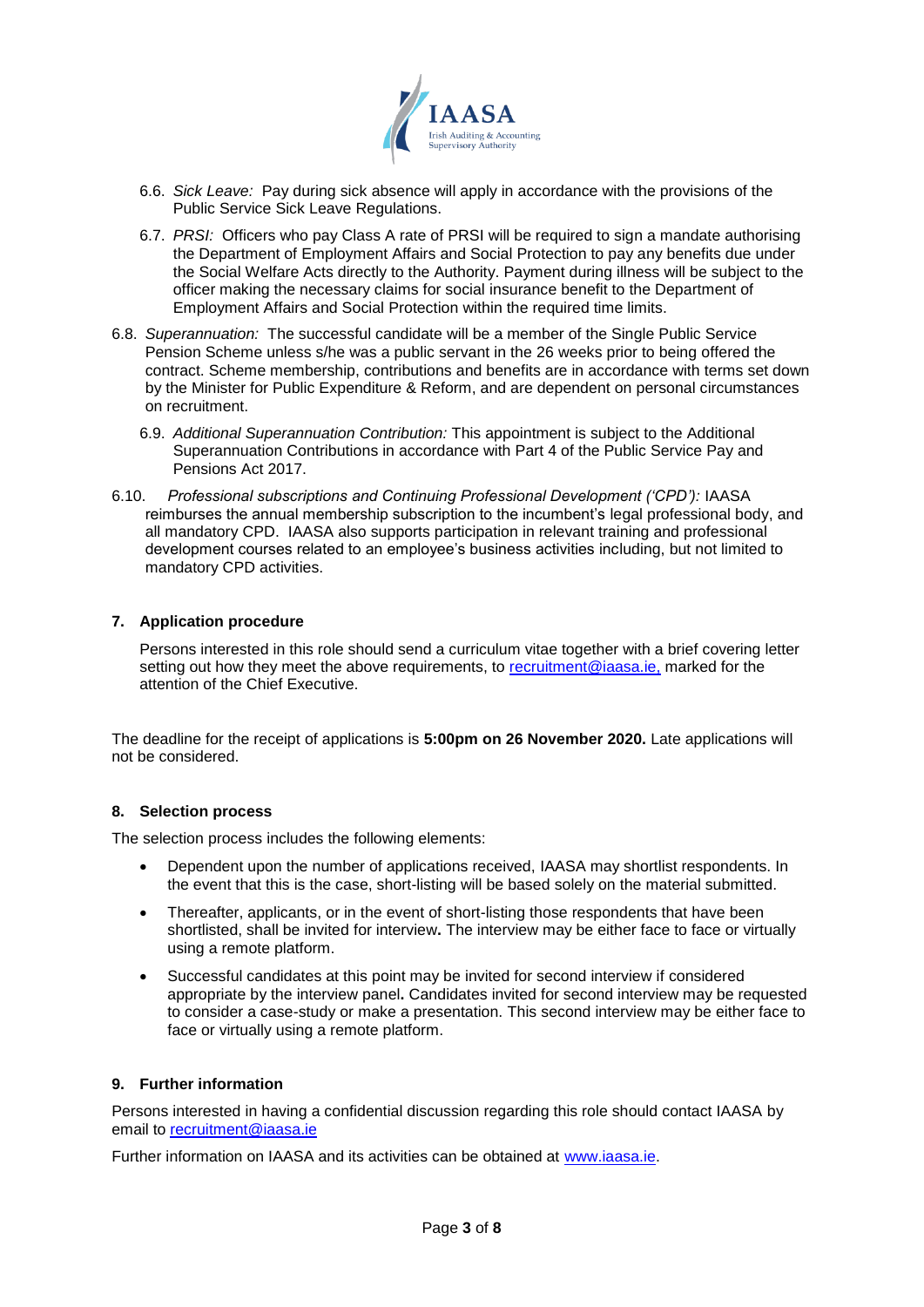

IAASA is committed to a policy of equal opportunities and welcomes applications from people with disabilities.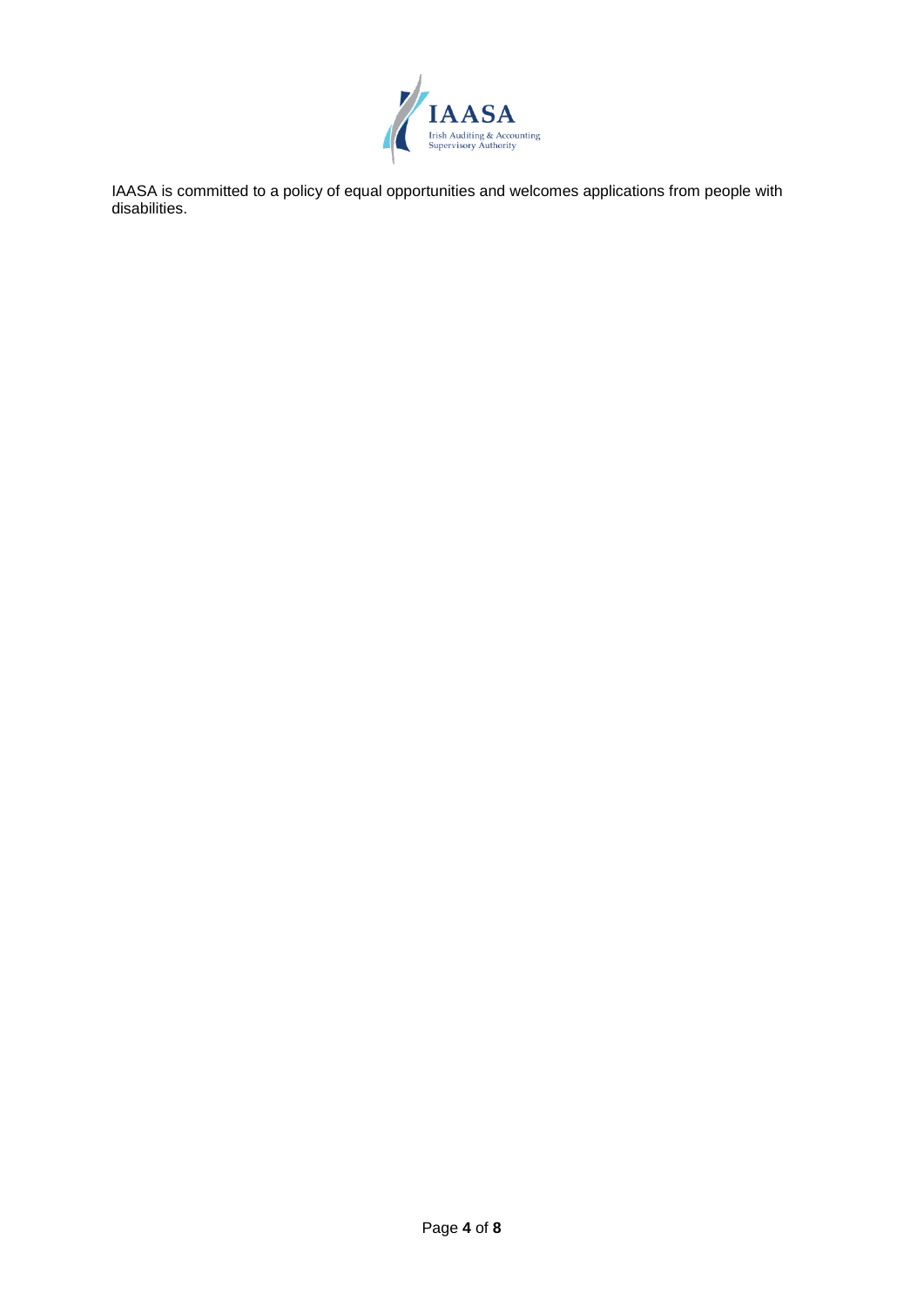

## **Role: Secretary & Head of Corporate Services**

#### **Reporting to: Chief Executive**

The Head of Corporate Services will have responsibility for all aspects of the Authority's administration, including finance, ICT, procurement and Human Resource Management. S/he would also act as Company Secretary.

#### **Key Duties and Responsibilities:**

- 1. Responsibility for the management, control and delivery of finance, administration, ICT, facilities, Human Resource Management and related services and to produce such reports as are necessary in that regard;
- 2. To supervise, lead, develop and manage the Function's staff;
- 3. To ensure that the Chief Executive is at all times apprised of developments within the Function's remit;
- 4. To provide timely financial and other information to the Chief Executive, Board and Audit and Risk Committee;
- 5. To provide effective ICT and facilities support services;
- 6. To provide professional and strategic advice to the Chief Executive on matters coming within the Function's remit;
- 7. To act as an effective member of the Leadership Team;
- 8. To carry out the function of Company Secretary;
- 9. To carry out the function of Chief Risk Officer;
- 10. To ensure compliance with those legal, regulatory, Departmental and internal requirements of relevance to the Function's remit.

### 11. **Financial:**

- 11.i. To control and manage the Authority's finance function;
- 11.ii. To control and manage the operation of the Authority's transaction cycles;
- 11.iii. To control and manage the maintenance of the Authority's financial records;
- 11.iv. To monitor and, where applicable, propose amendments to the Authority's internal financial procedures and/or other relevant policies and manage any subsequent amendments;
- 11.v. To provide timely financial and other management information to the Chief Executive, Board and Audit and Risk Committee;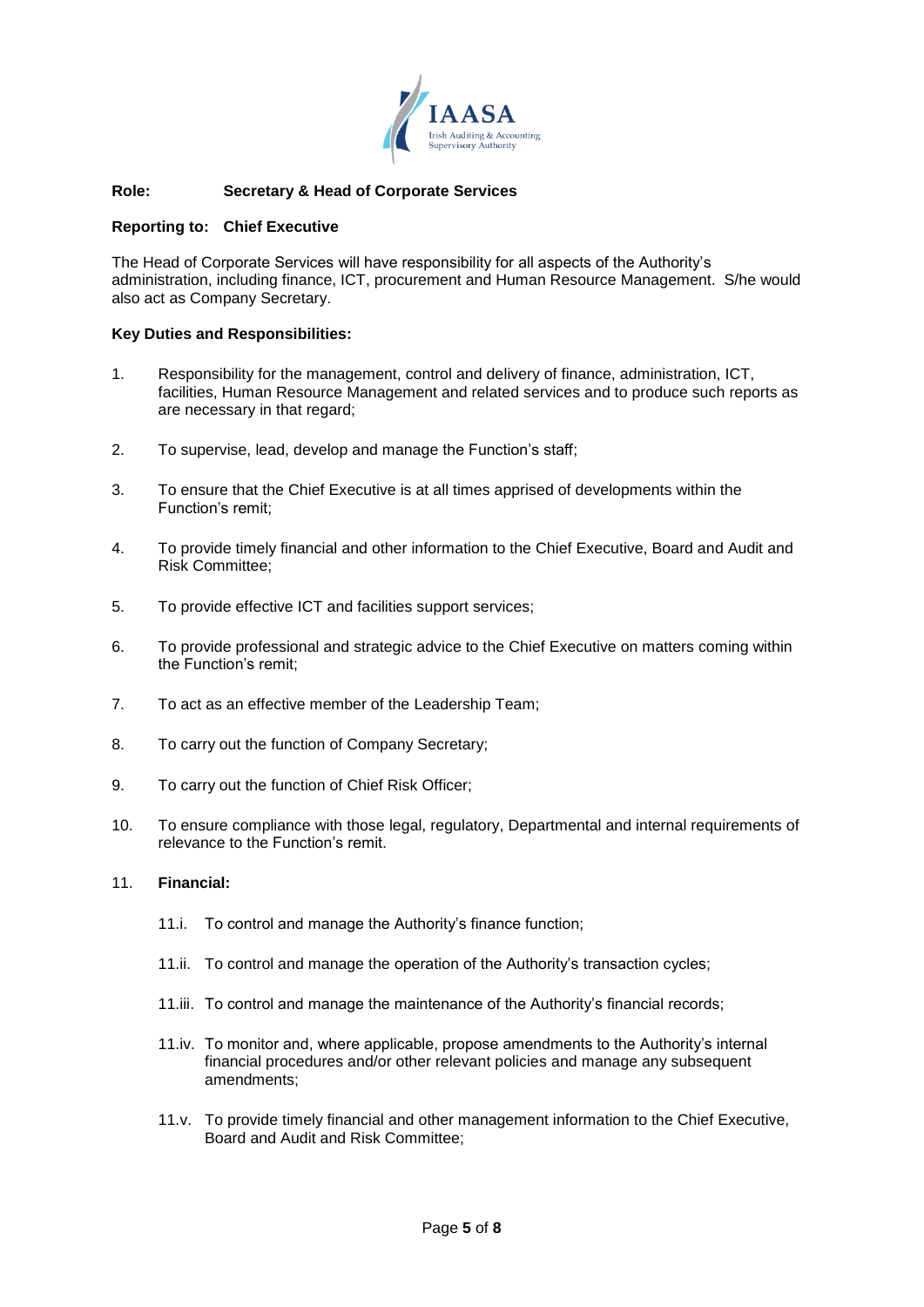

- 11.vi. To implement and operate an appropriate control environment and to exercise financial and other controls to ensure, *inter alia*, the control and protection of public monies and the Authority's adherence to legislative, regulatory and Departmental requirements governing the use of such monies;
- 11.vii. To ensure the Authority's compliance with those other legal, regulatory, Departmental and internal requirements of relevance to the Function's remit (including, *inter alia*, procurement, tax law, prompt payments legislation, internal financial procedures etc.);
- 11.viii. To liaise with the Authority's internal auditors on matters of relevance to the Function's remit.

### 12. **Company Secretary:**

- 12.i. To ensure compliance with the Authority's legal and other obligations;
- 12.ii. To discharge the statutory functions assigned to the Company Secretary by the Companies Act(s);
- 12.iii. To act as Secretary to the Board and where appointed acting as Secretary to its Committees;
- 12.iv. To carry out the directions of the Board;
- 12.v. To ensure that the Board and its Committees are provided with all requisite information and support enabling them discharge their functions in an effective manner;
- 12.vi. To ensure that the company's and directors' respective responsibilities under company law are complied with; including, *inter alia*, those relating to:
	- i. maintenance of minutes of Board and Committee meetings;
	- ii. maintenance of statutory registers;
	- iii. filing of returns with the Registrar of Companies as required and within statutory timeframes;
	- iv. convening of members' meetings and provision of requisite notice, as required;
	- v. ensuring that the provisions of the company's establishing legislation and Memorandum and Articles of Association are adhered to; and
	- vi. management of amendments to the company's constitutional documents as required.
- 12.vii. To implement and manage appropriate systems and processes to ensure the Board's ongoing compliance with its obligations under the Code of Practice for the Governance of State Bodies;
- 12.viii. To implement and manage appropriate systems and processes to ensure directors' and affected employees' ongoing compliance with their respective obligations under Ethics in Public Office legislation;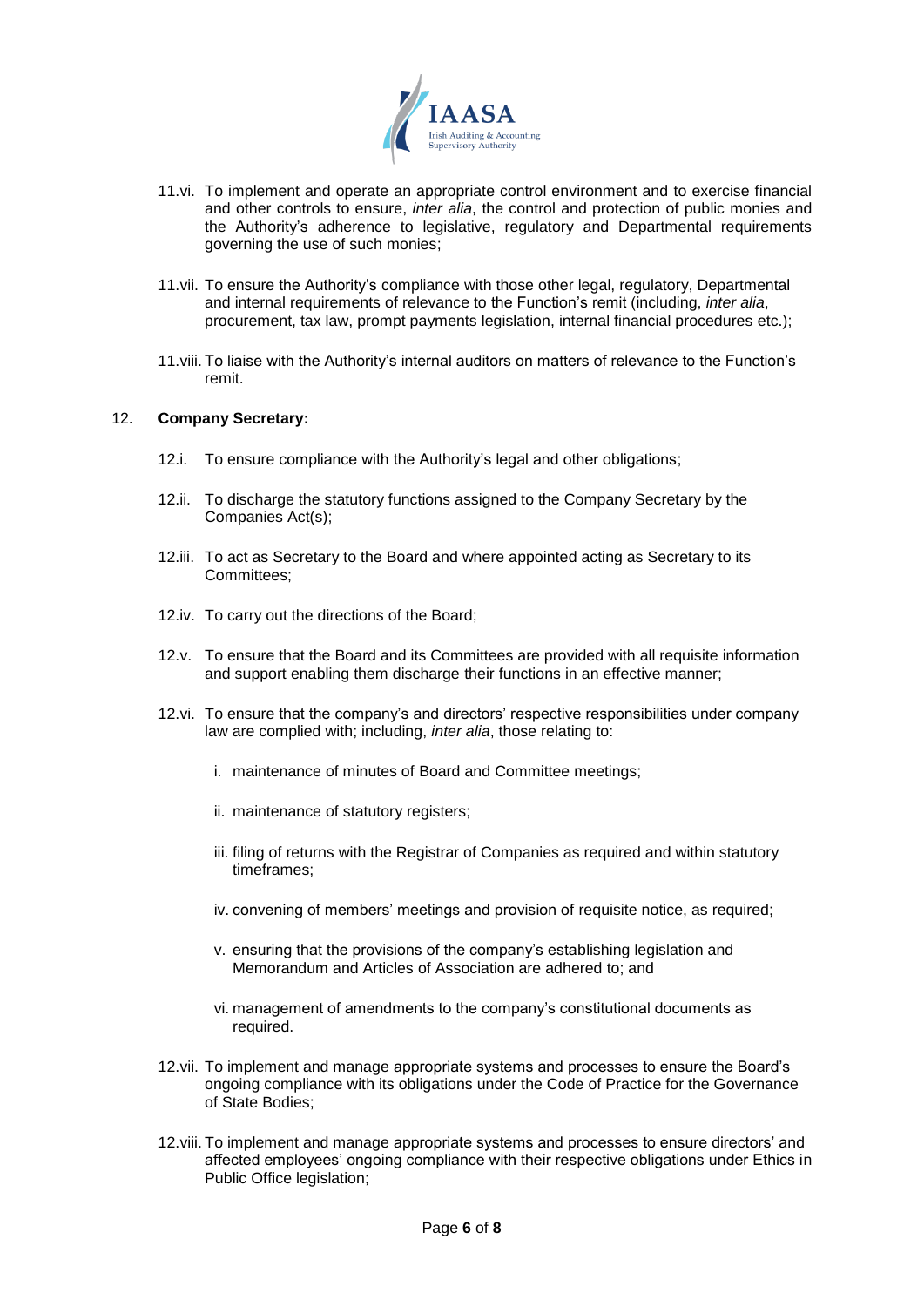

12.ix. To liaising with, and facilitate the work of, the Authority's internal and external auditors.

## **13. Chief Risk Officer:**

- 13.i. To carry out the functions of the Authority's Chief Risk Officer
- 13.ii. To draft, manage, review, update and report on the Authority's Risk Register, ensuring that it includes all relevant risks;
- 13.iii. To liaise with and report to the Authority's Audit and Risk Committee, ensuring that they are properly apprised of all relevant risks;
- 13.iv. To report all significant risks to the Board of the Authority;
- 13.v. To work with other members of the Authority's Leadership team in identifying emerging risks, identifying mitigating actions, scoring risks in line with the Authority's risk policies, and where appropriate removing risks which are no longer relevant.

### 14. **Facilities Management:**

- 14.i. To ensure the effective provision of the Authority's support infrastructure and effective facilities management;
- 14.ii. To manage the Authority's procurement function (with, where appropriate, input from other Units) and to oversee the operation of contracted services (other than those reporting to other Units);
- 14.iii. Where considered necessary, to develop proposals for policy formulation and oversee the development of such policies.

#### 15. **Information & Communications Technology:**

- 15.i. To design, develop and maintain the Authority's IT systems;
- 15.ii. To develop and implement the Authority's IT and related policies and procedures;
- 15.iii. To ensure the ongoing security, integrity and robustness of data;
- 15.iv. To develop and implement appropriate contingency procedures, including data backup and disaster recovery;
- 15.v. To provide timely and effective support to Authority management and staff, and IT training to Authority staff and management as required;
- 15.vi. To manage, maintain and develop the Authority website;
- 15.vii. To maintain and support the Authority's communications systems;
- 15.viii. To liaise with other data providers e.g. the CRO database etc.;